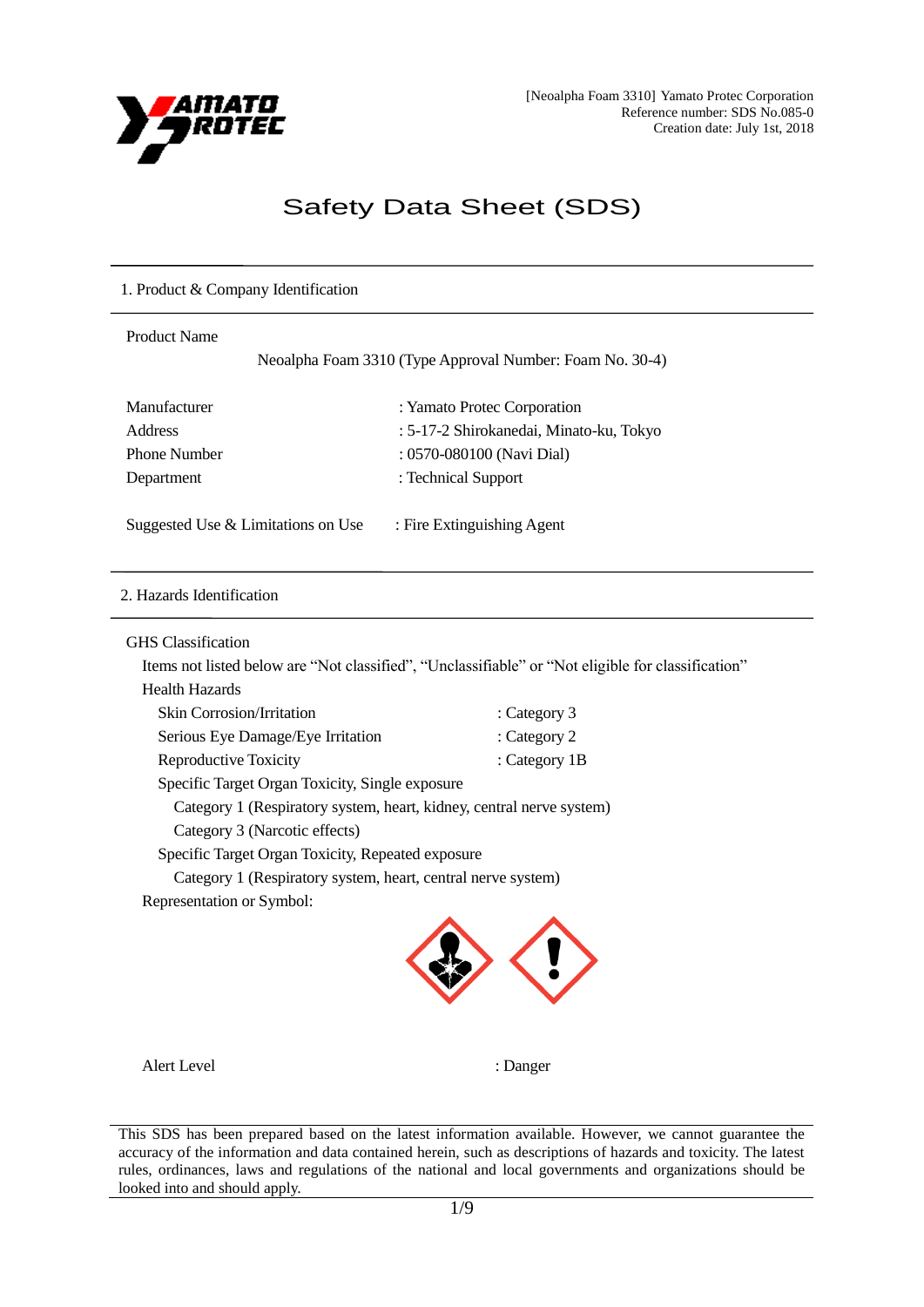

Health hazard ststements Causes mild skin irritation Causes serious eye irritation May cause an allergic skin reaction May damage fertility or the unborn child May cause drowsiness or dizziness Causes damage to Respiratory system, heart, kidney, central nerve system Causes damage to Respiratory system, heart, central nerve system through prolonged or repeated exposure. Precautionary statement Safety Precautions Do not handle until all safety precautions have been read and understood. Do not breathe dust/fume/gas/mist/vapors/spray. Do not eat, drink or smoke when using this product. Wash hands thoroughly after handling. Avoid release to the environment. Wear protective gloves/protective clothing/eye protection/face protection. Wear respiratory protection. First Aid Measures IF SWALLOWED Call a POISON CENTER/ doctor if you feel unwell. IF ON SKIN Wash with plenty of water and soap. If experiencing respiratory symptoms: Get medical advice/attention. IF IN EYES Rinse cautiously with water for several minutes. Remove contact lenses, if present and easy to do. Continue rinsing. If eye irritation persists: Get medical advice/ attention. If exposed Get medical advice/attention. IN INHALED Remove person to fresh air and keep confortable for breathing. Storage Avoid high humidity, keep the product within the operating temperature range, and if possible, under lock indoors. Disposal The contents and the container should be disposed of by waste disposal contractors licensed by the Governor.

This SDS has been prepared based on the latest information available. However, we cannot guarantee the accuracy of the information and data contained herein, such as descriptions of hazards and toxicity. The latest rules, ordinances, laws and regulations of the national and local governments and organizations should be looked into and should apply.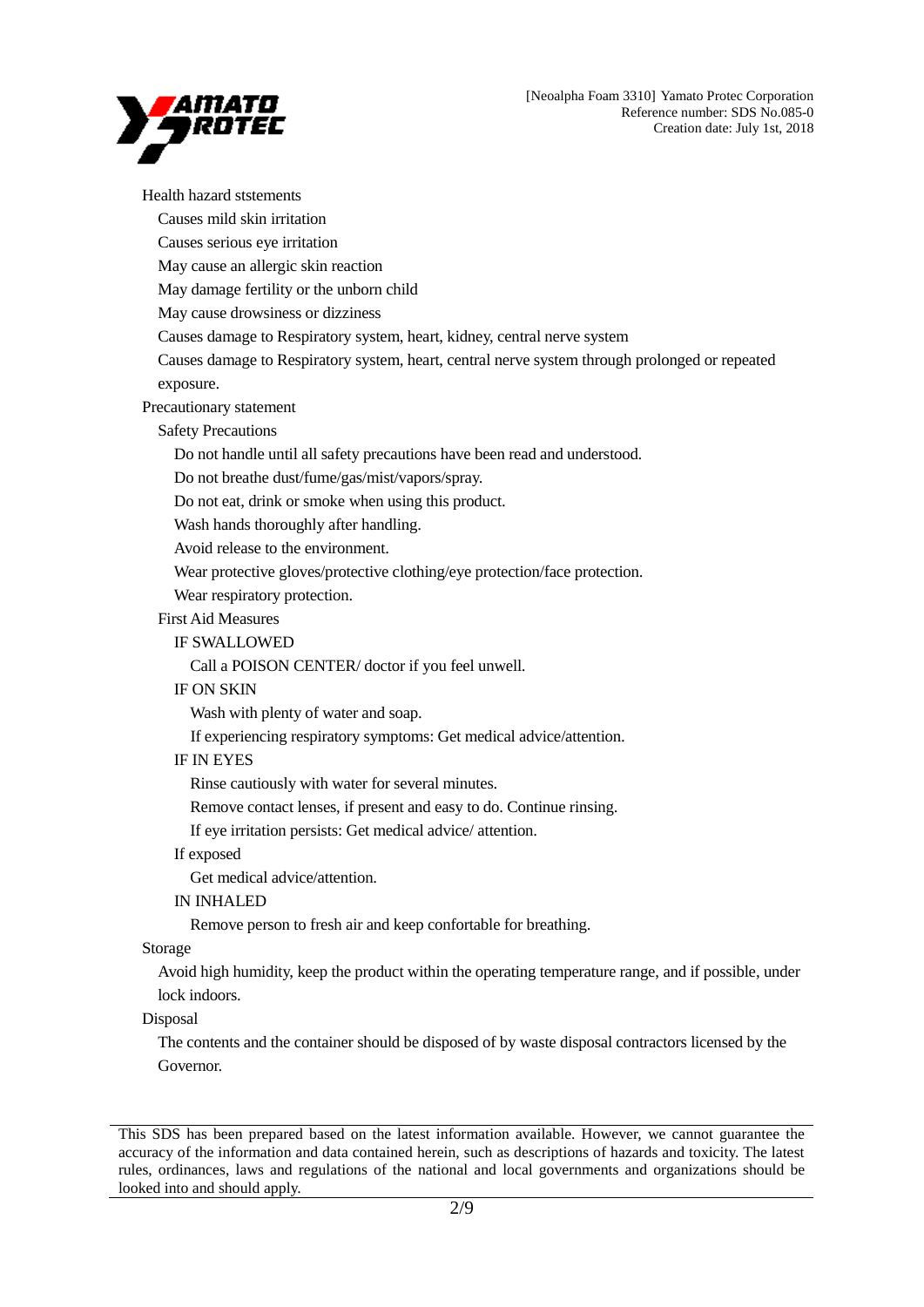

#### 3. Composition/Information on Ingredients

Chemical Name or Common Name : Fire extinguishing foam

: Mixture

(Aqueous film-forming fire extinguishing foam)

| Chemical Name                     | <b>CAS</b> Number | <b>Official Gazette</b> | Concentration or           |
|-----------------------------------|-------------------|-------------------------|----------------------------|
| or Common Name                    |                   | Reference Code          | <b>Concentration Range</b> |
| Ethylene glycol                   | $107 - 21 - 1$    | $(2) - 230$             | 10 to 20%                  |
| Hydrocarbon surfactant            | Available         | Available               | 5 to 15%                   |
| Diethylene glycol monobutyl ether | $112 - 34 - 5$    | $(2) - 422$             | 1 to $5%$                  |
| Diethylene glycol hexyl ether     | 112-59-4          | $(2) - 2424$            | 1 to 5%                    |
| Hydrocarbon surfactant            | Available         | Available               | 1 to 5%                    |
| Cationic polymer                  | Available         | Available               | 1 to 5%                    |
| Fluorochemical surfactant         | Available         | Available               | 1 to 5%                    |
| Adipic acid                       | $124 - 04 - 9$    | $(2) - 858$             | 1 to 5%                    |

#### 4. First Aid Measures

#### IF SWALLOWED

Call a POISON CENTER/ doctor if you feel unwell.

IF ON SKIN

Wash with plenty of water and soap.

If experiencing respiratory symptoms: Get medical advice/attention.

#### IF IN EYES

Rinse cautiously with water for several minutes.

Remove contact lenses, if present and easy to do. Continue rinsing.

If eye irritation persists: Get medical advice/ attention.

#### If exposed

Get medical advice/attention.

#### IN INHALED

Remove person to fresh air and keep confortable for breathing.

#### 5. Fire Fighting Measures

| Fire Extinguishing Agent                | : Not applicable due to non-combustibility |
|-----------------------------------------|--------------------------------------------|
| Fire Extinguishing Agent Not To Be Used | : Not applicable                           |
| Special Hazards                         | : No data available                        |
| Special Fire Fighting Procedures        | : Not applicable                           |
| Protection of Fire Fighters             | : Not applicable                           |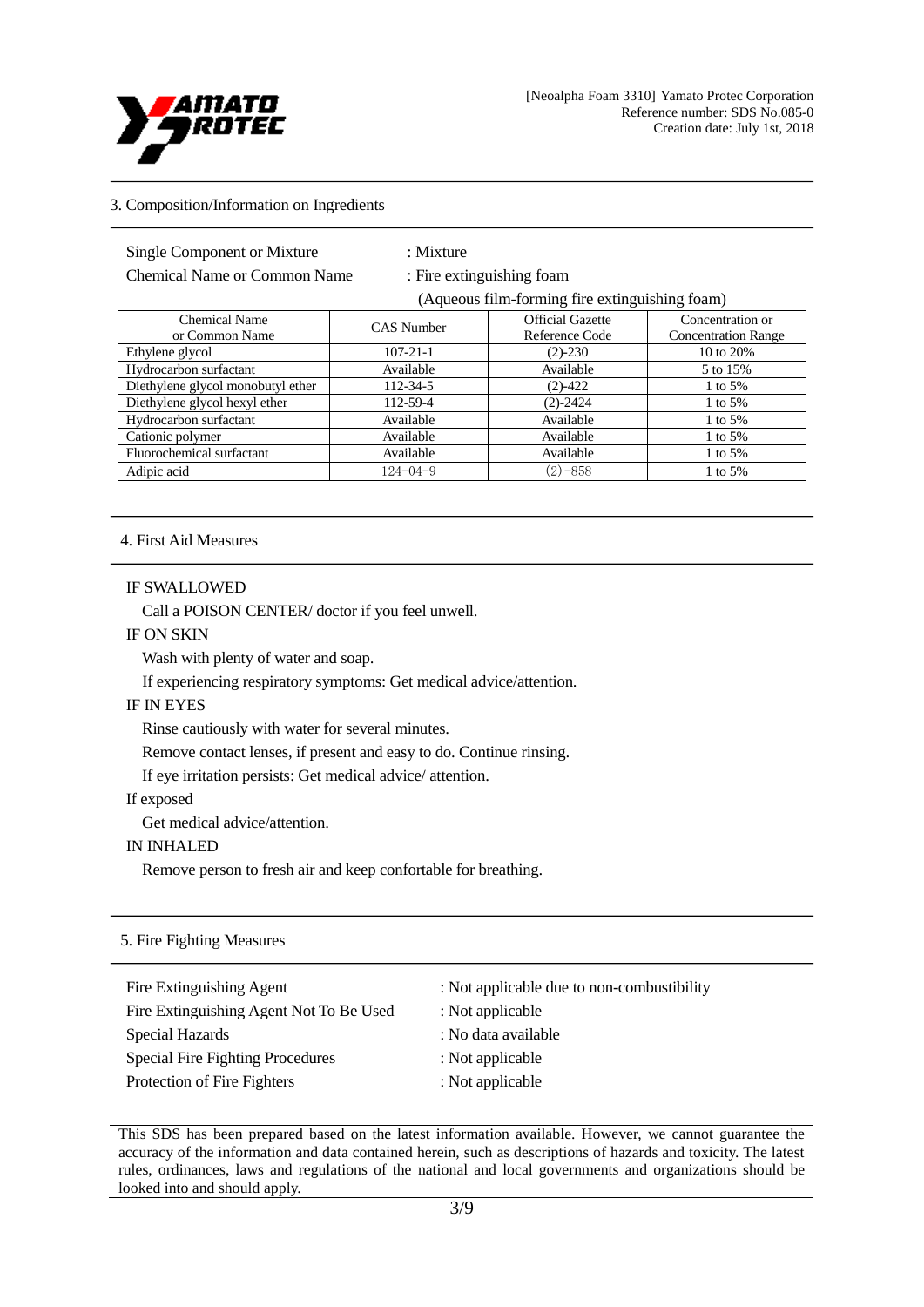

#### 6. Leakage Measures

Personal Precautions, Protective Equipment and Emergency Measures

Immediately isolate the appropriate distances in all directions as leakage area.

Prohibit unauthorized persons from entering the area.

The workers should wear suitable protective equipment (See "8. Exposure Prevention and Protection Measures") and avoid eye or skin contact and inhalation.

Do not touch any damaged container or leaked material without wearing suitable protective clothing.

When a fire does not occur during leakage, wear hermetic and impermeable protective clothing. Stay in the wind.

Leave depression.

Ventilate sealed places.

Environmental Precautions

Be careful not to affect the environment by discharging into rivers and others.

Dispose of the collection as industrial waste.

Collection, neutralization, containment, and cleanup procedures and equipment

In the case of a small quantity, immediately sweep it with sand or sawdust, or scoop it into a sealable container. In the case of massive spill, enclose it in embankment to prevent outflow and guide it into a safe place before disposal.

Prevention of Secondary hazards

Collect leaked material immediately.

Prohibit unauthorized persons from entering the area around the leaked place.

In the case of inflow into rivers or public waterways, report to the person in charge of pollution in the local government immediately.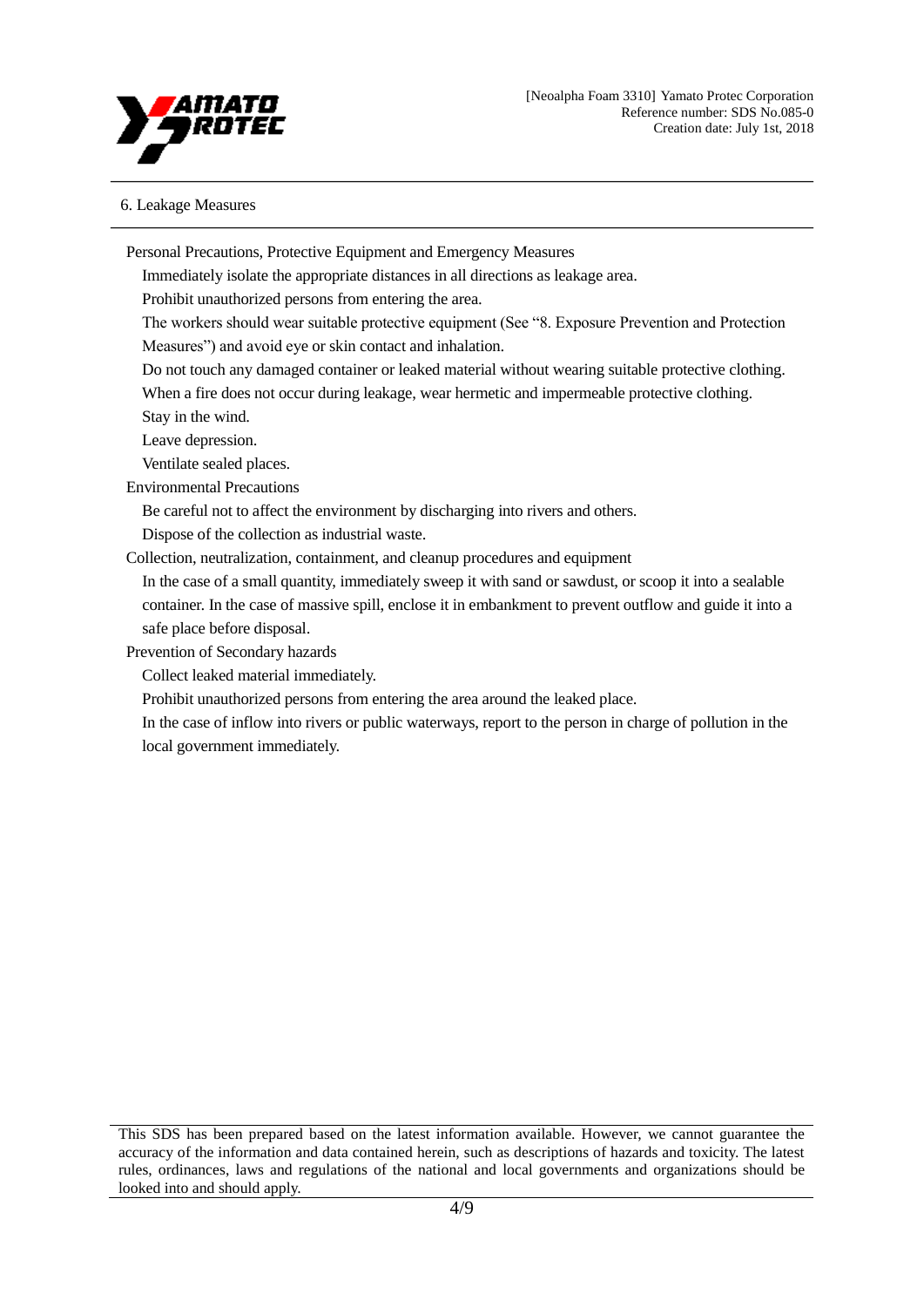

#### 7. Handling and Storage Instructions

| : Implement measures stated in "8. Exposure Prevention and      |
|-----------------------------------------------------------------|
| Protection Measures" and wear suitable protective equipment     |
| such as protective glasses and gloves.                          |
| : Implement local exhaust and whole ventilation stated in "8.   |
| <b>Exposure Prevention and Protection Measures."</b>            |
| : Use only outdoors or in a well-ventilated area.               |
| Avoid contact, inhalation or swallowing.                        |
| Wash hands thoroughly after handling.                           |
|                                                                 |
| : Avoid high humidity, keep the product within the operating    |
| temperature range, and if possible, under lock indoors.         |
| : Product container or appropriate fire extinguishing equipment |
|                                                                 |

#### 8. Exposure Prevention and Protection Measures

| <b>Equipment Measures</b>               | : Perform exhaust ventilation to keep the atmospheric<br>concentration within exposure limits.<br>Install eye washer and safety shower in the workplace to store<br>and handle this product. |
|-----------------------------------------|----------------------------------------------------------------------------------------------------------------------------------------------------------------------------------------------|
| <b>Control Concentration</b>            | : Not specified.                                                                                                                                                                             |
| Allowable Concentration                 | : Ethylene glycol                                                                                                                                                                            |
|                                         | STEL C $100$ mg/m <sup>3</sup> , Upper limit (ACGIH)                                                                                                                                         |
|                                         | Diethylene glycol monobutyl ether                                                                                                                                                            |
|                                         | Time weighted average 7ppm (Proposed value)                                                                                                                                                  |
|                                         | (Inhalational mist and vapor)                                                                                                                                                                |
| <b>Equipment Measures</b>               | : Local exhaust, eye washer, safety shower                                                                                                                                                   |
| Protective Equipment                    |                                                                                                                                                                                              |
| <b>Respiratory Protective Equipment</b> | : Wear suitable respiratory protective equipment.                                                                                                                                            |
| <b>Hand Protection</b>                  | : Wear suitable protective gloves.                                                                                                                                                           |
| Eye Protection                          | : Wear suitable protective glasses.                                                                                                                                                          |
| Skin and Body Protection                | : Wear suitable protective clothing and masks.                                                                                                                                               |

This SDS has been prepared based on the latest information available. However, we cannot guarantee the accuracy of the information and data contained herein, such as descriptions of hazards and toxicity. The latest rules, ordinances, laws and regulations of the national and local governments and organizations should be looked into and should apply.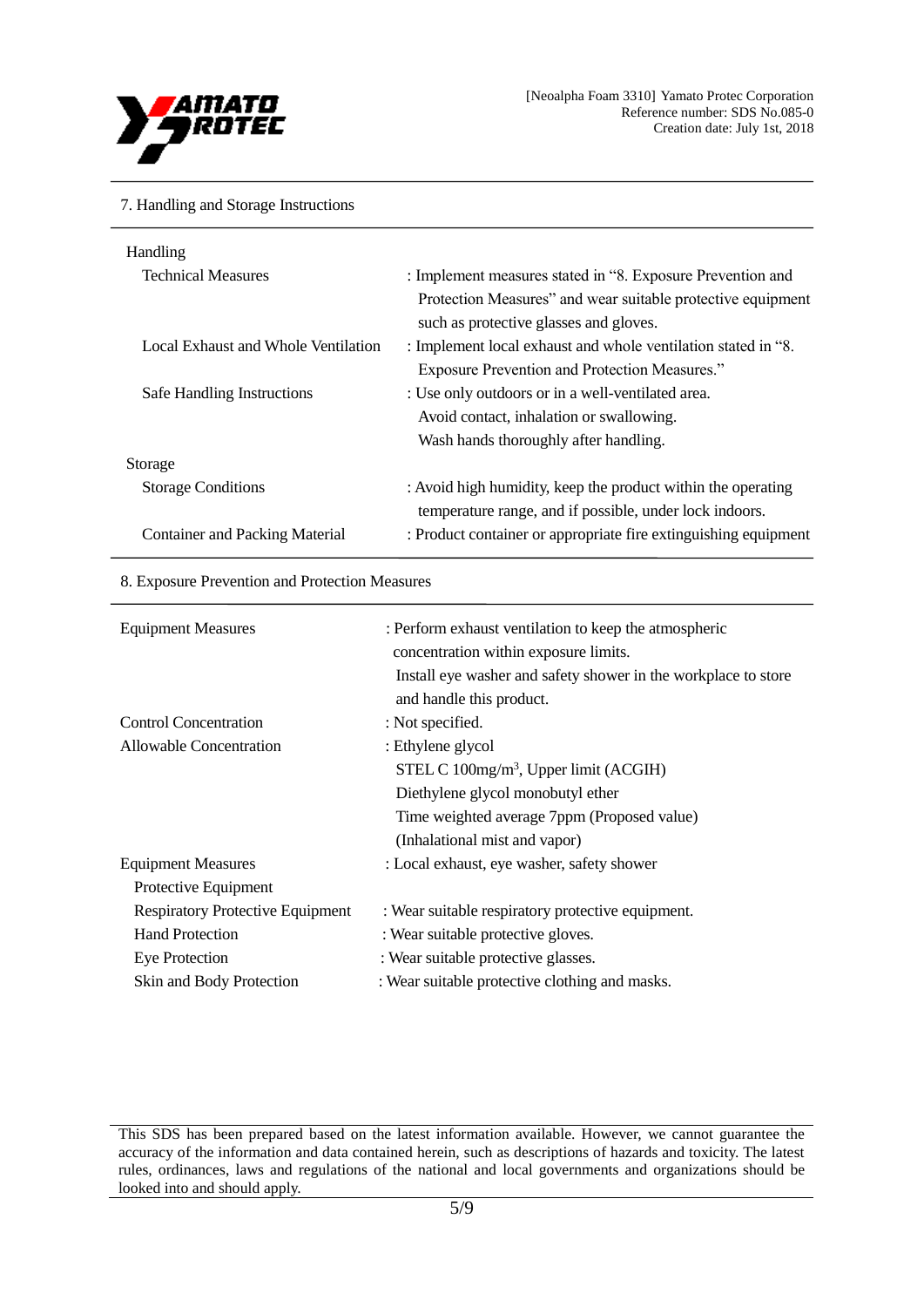

#### 9. Physical and Chemical Properties

| Physical State, Form, Color                            | : Yellow transparent liquid |
|--------------------------------------------------------|-----------------------------|
| Odor                                                   | : Unique odor               |
| pH                                                     | : 7.7 $(20 °C)$             |
| Melting Point, Freezing Point                          | : No data available         |
| Boiling Point, Initial Boiling Point and Boiling Range | : No data available         |
| <b>Flash Point</b>                                     | : None                      |
| <b>Explosion Limits</b>                                | : No data available         |
| Vapor Pressure                                         | : No data available         |
| Vapor Density ( $air = 1$ )                            | : No data available         |
| Specific Gravity (relative density)                    | : $1.08(20 °C)$             |
| Solubility                                             | : Easily soluble in water   |
| <b>Octanol-Water Partition Coefficient</b>             | : Not applicable            |
| <b>Autoignition Temperature</b>                        | : No data available         |
| <b>Decomposition Temperature</b>                       | : No data available         |
| <b>Odor Threshold</b>                                  | : No data available         |
| <b>Evaporation Rate</b>                                | : No data available         |
| Flammability (solid, gas)                              | : Not applicable            |
| <b>Viscosity</b>                                       | : $25 cSt (20 °C)$          |

10. Stability and Reactivity

| Stability                        | : Stable under normal handling conditions                                             |
|----------------------------------|---------------------------------------------------------------------------------------|
| Reactivity                       | : No data available                                                                   |
| <b>Hazardous Reactivity</b>      | : No hazardous reactivity under normal handling conditions                            |
| Conditions to Avoid              | : No data available                                                                   |
| Incompatible Hazardous Materials | : No data available                                                                   |
| Hazardous Decomposition Products | : HF (hydrogen fluoride), $F_2$ (fluorine gas) and fluorocarbons<br>can be generated. |

This SDS has been prepared based on the latest information available. However, we cannot guarantee the accuracy of the information and data contained herein, such as descriptions of hazards and toxicity. The latest rules, ordinances, laws and regulations of the national and local governments and organizations should be looked into and should apply.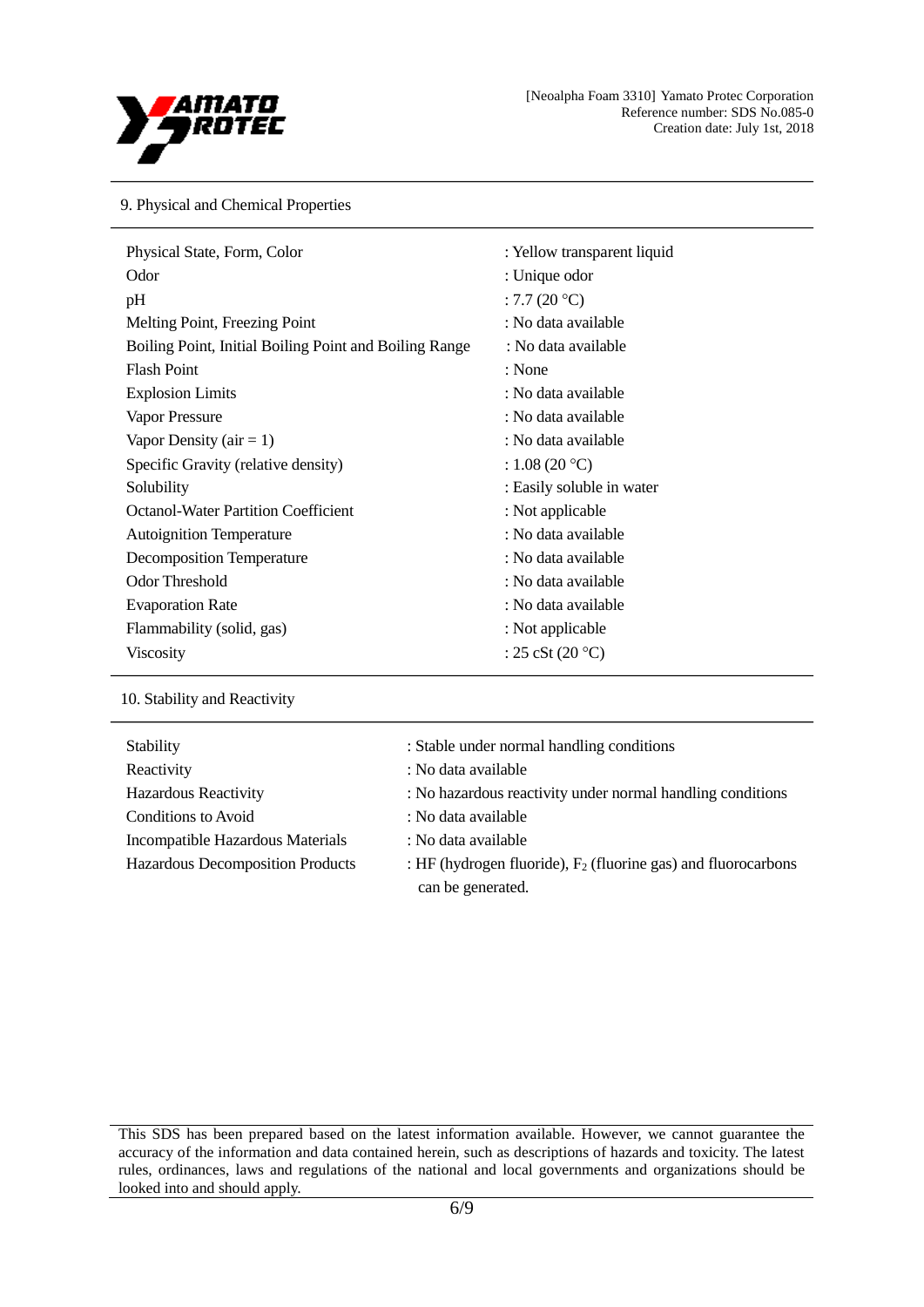

#### 11. Toxicological Information

| <b>Acute Toxicity</b>                                                | : Not classified    |  |
|----------------------------------------------------------------------|---------------------|--|
| <b>Skin Corrosion/Irritation</b>                                     | : Category $3$      |  |
| Serious Eye Damage/Eye Irritation                                    | : Category 2        |  |
| <b>Respiratory or Skin Sensitization</b>                             | : Not classified    |  |
| Germ-Cell Mutagenicity                                               | : No data available |  |
| Carcinogenicity                                                      | : No data available |  |
| Reproductive Toxicity                                                | : Category 1B       |  |
| Specific Target Organ Toxicity (Single exposure):                    |                     |  |
| Category 1 (Respiratory system, heart, kidney, central nerve system) |                     |  |
| Category 3 (Narcotic effects)                                        |                     |  |
| Specific Target Organ Toxicity (Repeated exposure):                  |                     |  |
| Category 1 (Respiratory system, heart, central nerve system)         |                     |  |
| <b>Aspiration Hazard</b>                                             | : No data available |  |

#### 12. Environmental Impact Information

| Hazardous to the aquatic environment – Acute hazard<br>Hazardous to the aquatic environment – Long term hazard | : Not classified<br>: Not classified |
|----------------------------------------------------------------------------------------------------------------|--------------------------------------|
| Ecotoxicity                                                                                                    | : No data available                  |
| Persistence and Decomposability                                                                                | : No data available                  |
| <b>Bioaccumulation</b>                                                                                         | : No data available                  |
| Migration in soil                                                                                              | : No data available                  |
| <b>Others</b>                                                                                                  |                                      |
| <b>Other Environmental Toxicity:</b>                                                                           |                                      |
| BOD: $2.7 \times 10^4$ mg/L (3% water solution)                                                                | Measurement method JIS K 0102 21     |
| COD: $8.2 \times 10^3$ mg/L (3% water solution)                                                                | Measurement method JIS K 0102 21     |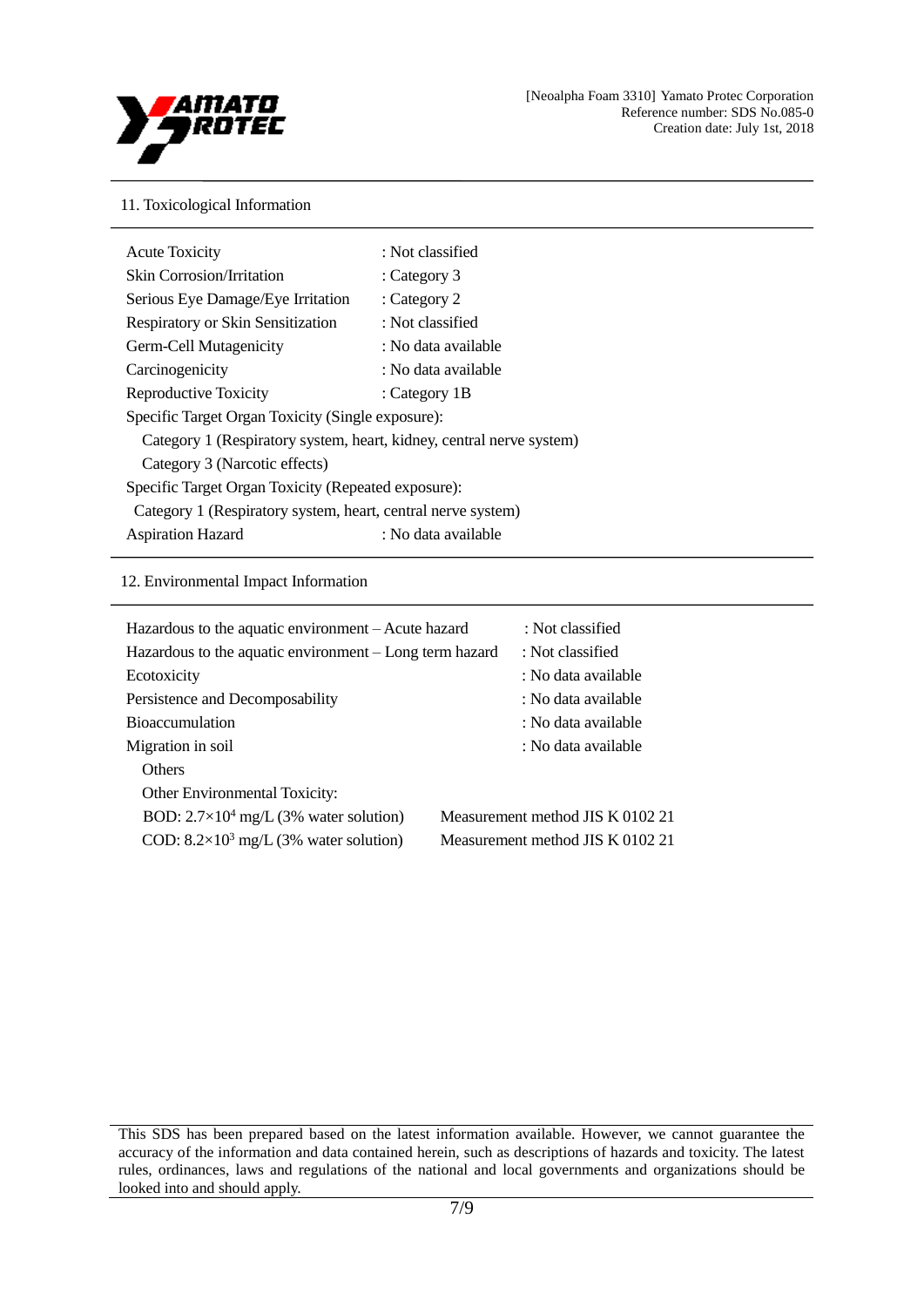

#### 13. Disposal Considerations

#### Residual Waste

Disposal should be in accordance with applicable laws and local regulations. The substance should be disposed of by waste disposal contractors licensed by the Governor or by local public entities if appropriate. Waste disposal contractor, if used, should be well informed of potential hazards and toxicity from the waste.

#### Contaminated Containers and Packages

Containers should be properly disposed of in accordance with applicable laws and local regulations. If containers are disposed of, their contents should be completely removed.

#### 14. Transport Considerations

| <b>United Nations Number</b>               | : Not applicable                                   |
|--------------------------------------------|----------------------------------------------------|
| <b>Product Name</b>                        | : Not applicable                                   |
| United Nations Classification              | : Not applicable                                   |
| <b>Container Class</b>                     | : Not applicable                                   |
| <b>Marine Pollution Materials</b>          | : Not applicable                                   |
| <b>National Regulations:</b>               |                                                    |
| <b>Land Regulatory Information</b>         | Follow the provisions of the Fire Service Act      |
| <b>Aeronautical Regulatory Information</b> | Follow the provisions of the Civil Aeronautics Act |
| Maritime Regulatory Information            | Follow the provisions of the Ship Safety Act       |